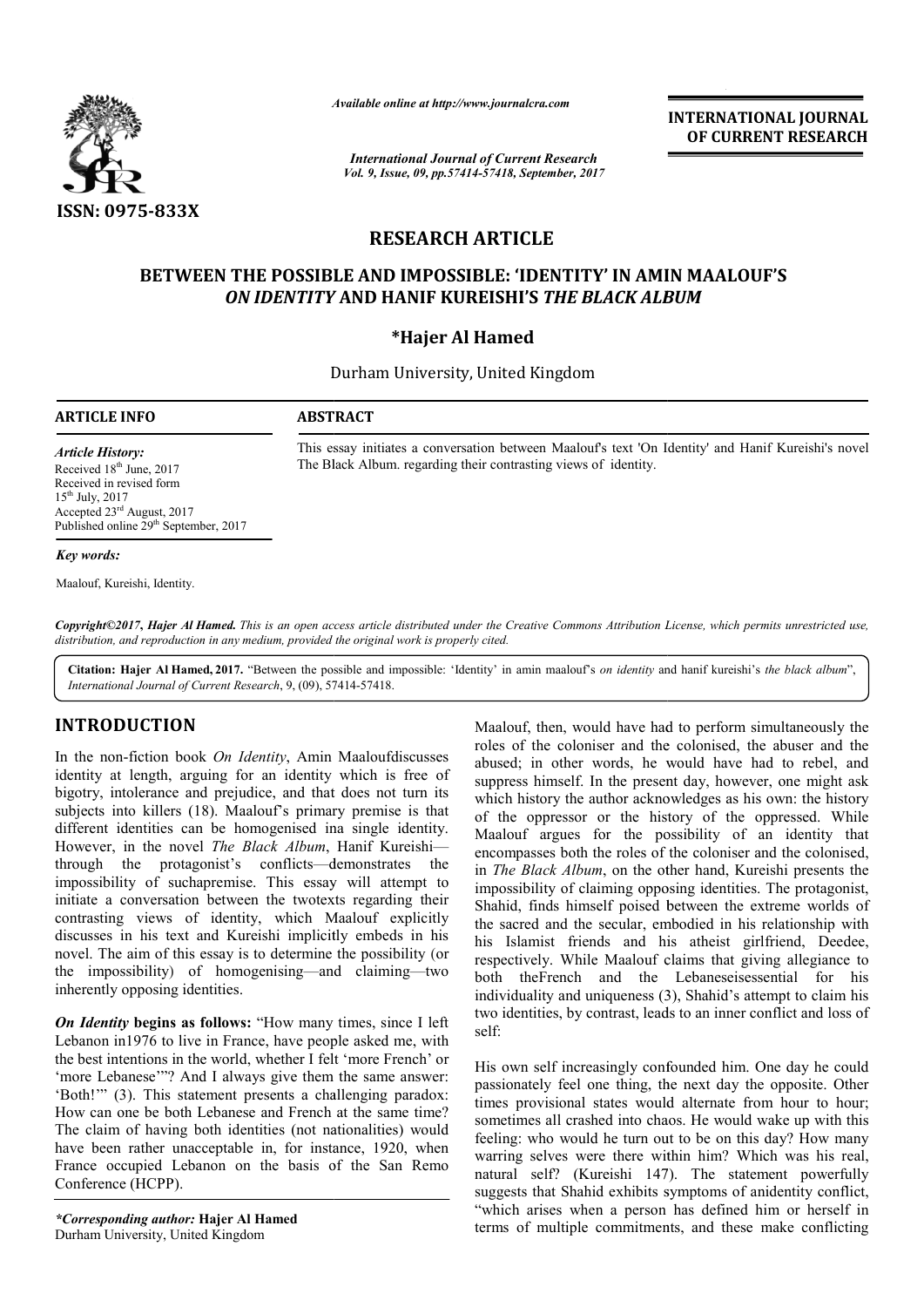demands on the person" (Baumeister 696). An example of the conflicting demands upon Shahid is that the same night that he makes plans with Deedee, Riaz asks him to join the group to defend a Muslim Bengali family fromracists (Kureishi 82). To fulfil both sides of his identity, Shahid often has to lie and conceal his actions. For example, when Chad asks him why he is dressed up, Shahid lies and tells him, it is "a student thing" (37)—when, in fact, heis planning to meet Deedee. Another example is when "Shahid nod[s] and smile[s] at [his friends] as casually as he could, but [is] afraid to speak for fear they would detect alcohol" (163). Maalouf's text admitsthat "every individual is a meeting ground for many different allegiances, and sometimes these loyalties conflict with one another and confront the person who harbours them with difficult choices" (5). This statement puts forward an important proposition: a moment comes when there is a difficult choice" to make, where an individual is compelled to choose one identity over another;in other words,Maaloufbecomes more"French"or more"Lebanese".Such "difficult choice"moments that Maalouf acknowledges are the very moments that prove the *impossibility* of having multiple identities with conflicting interests. In other words, an individual cannot possibly be both "Lebanese" and "French" simultaneously. This moment of a difficult choice that Maalouf indicatesappears in Kureishi's text when Deedee addresses Shahid: "[b]ut it's me or the enchanted eggplant. […] Which of us d'you want?" (210).In this case, the eggplant stands for the sacred and the religious world of which Shahid isa part.

Maalouf's text allows components of identity to be mixed, assembled and arranged, that is, be homogenised (14). In fact, Maalouf presents himself as an example of having multiple allegiances, namely, French and Lebanese. However, when Shahid attempts to combine his two allegiances, the results are catastrophic. The first attempt to combine the two worlds is when Riaz, the leader of the fundamentalist group, offers Shahid a sheaf of papers—a manuscript of Riaz's poems, "The Martyr's Imagination"—to convert it to print (67). As Shahid begins typing, "his typing fingers, sensing Deedee's body beneath them, danced on the keys too euphorically for the subject matter" (76). And he starts to make changes to the religious poems, distorting them into erotic expressions which he justifies as follows: "I was playing—playing with words and ideas" (235). Shahid's language moves from one world to the other, blurring the boundaries between the sacred and the secular. This *integration* in Shahid's language leads to the *separation* between him and his Islamist friends and his exile from the religious world of which he wants to be a part. This playing with "words"—or rather, playing with "worlds"—reoccurs when Shahid begins to write an erotic story for Deedee entitled "The Prayer-mat of the Flesh" (143), linking the act of prayer with the act of sex, likeningthe movements of the Islamic prayer to the movement of the body during sexual intercourse. Moreover, Shahid tells Riaz that the title of his story is "The Prayer-mat" (174), in an attempt to break the unusual link and re-separate the two worlds. This integration between affiliations—while theoretically adopted by Maalouf's text—appears destructive in Kureishi's. Furthermore, Shahid's attempts to combine both identities are met by both sides with contempt. While Maalouf argues that an individual should be able to claim all allegiances he wishes to pledge without being regarded as "a traitor or renegade" (4), in Kureishi's novel, however, such a duality of affiliation is naturally met with rejection and disdain. Deedee, for instance, comments on Shahid's relationship with her as follows:

"Would they [your friends] say you are a hypocrite? […] Isn't that what you are, technically?" (160). Hat, a member ofthe fundamentalist group, on the other hand, describes him as "a double-agent" (234). Chad, another member, calls him "the spy, the infidel" (265). Thus, although he attempts to claim both, Shahid is rejected by both identities. Shahid suffers as a result of his attempt to claim both identities, and his inner peace is, thus, lost. In the mosque, where he attempts to regain his purity, "He still felt uncomfortable; he couldn't relax even in these cool rooms he felt more tranquil than anywhere, his mind was working, justifying and excoriating" (132). In another example, while Deedee applies make-up on his face,"It troubled him; he felt he were losing himself" (117), andwhen he first wears the white cotton salwar kamiz that Chad brought him, he feels "a little strange" (131). Due to his insistence on inhabiting both worlds, Shahid's mind and soul are torn.

In Kureishi's novel, the impossibility of belonging to both the sacred and the secular is demonstrated in the paradoxical line, "He believed everything; he believed nothing" (147). For Shahid to belong to both worlds, he would have to adhere to and renounce his belief, say "[y]es and no" (132) simultaneously. The blurring of the borders separating the sacred from the secular in Shahid's mind results in the blurring of all the binary opposites that constitute human logic: "[Shahid] couldn't begin to tell the sane from the mad, wrong from right, good from bad" (220). Such an impossible situationfaces a dead-end, where Shahid has to learn the art of escaping the self: "He had been resisting his own company, running from himself. It wasn't mere boredom he feared; the questions he dreaded were those that interrogated him about what he had got into with Riaz on one side, and Deedee on the other" (147). His desire to escape is also demonstrated in his experience with drugs. This desire to escape the self, according to escape theory, is the essential motive behind suicide attempts. Summarised by Chatard and Selimbegovic, Baumeister proposes a six-stage cycle of escaping the self which ultimately leads to suicidal thoughts and the possibility of committing suicide:

The initial step is a major disappointment or failure that is due to events falling severely short of expectations or standards[…]. The second stage involves self-blame: Responsibility for failure is attributed to the self. The following steps successively involve high self-awareness, negative feelings and affect, a state of cognitive deconstruction, and finally several consequences of cognitive deconstruction that may increase the appeal of suicide, such as a lack of inhibitions, rejection of meaning, and irrationality. Shahid can be placed in the middle stages of the six-stage cycle. Due to the different self-escaping techniques which he employs, the possibility that Shahid may commitsuicideremains high throughout the novel. A strong allusion topotential suicideoccurs when Chad recounts a story about a girl who—to live a liberal life—left her conservative parents, but ended up committing suicide. The story largely alludesto Shahid's story. When Shahid asks about this girl, Chad replies, "That is what happens when somebody doesn't know who they are" (229). It is quite probable that Chad concocts this story and presents it as true in order to indirectly deliver a moral or religious message to Shahid. This storytelling technique inIslamic preaching—which flourished during the Umayyad Caliphate in the mosques as a popular activity after the five prayers (Al-Jabri 68–69)—exists todayas a form of preaching in the Islamic rhetoric, especially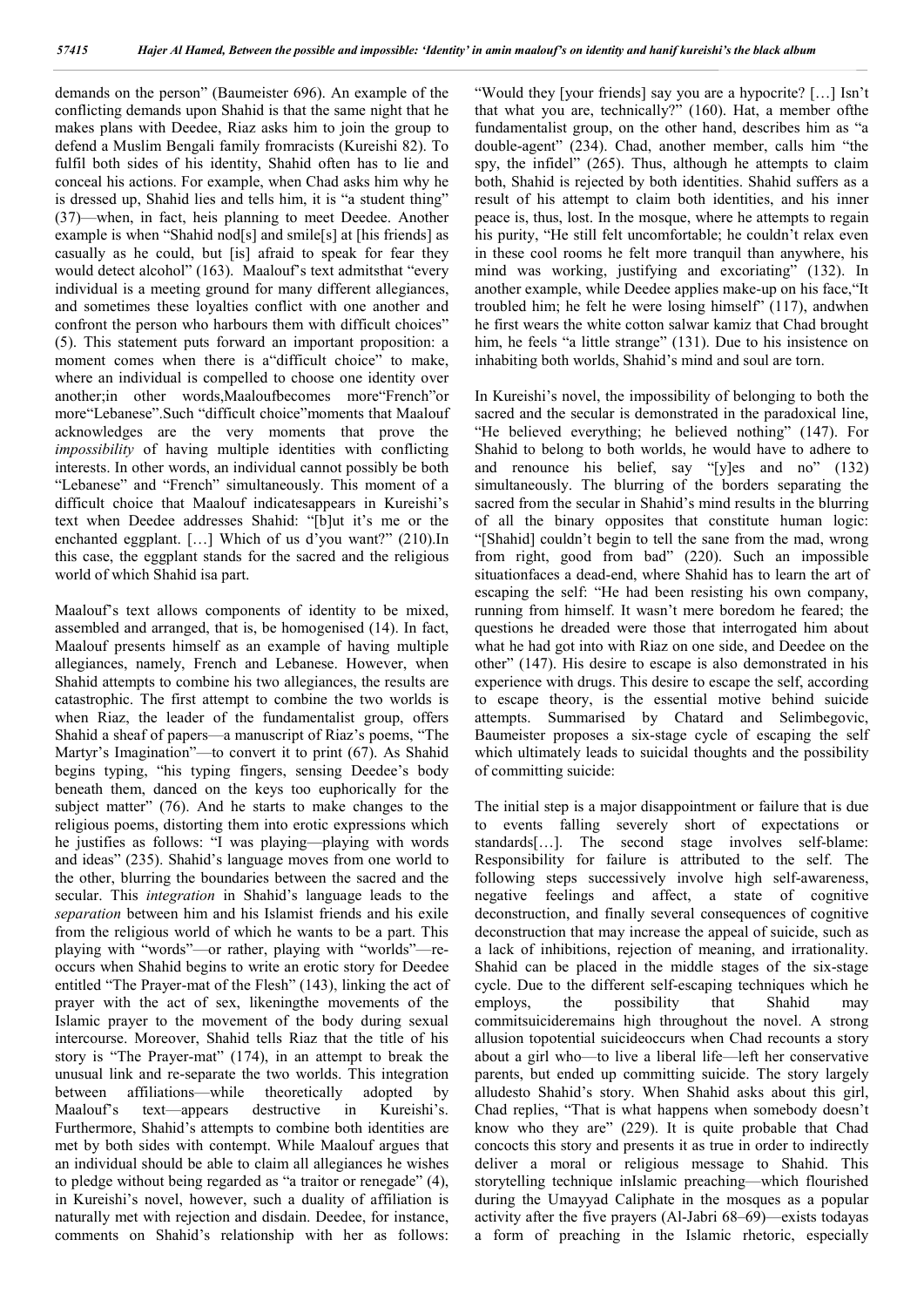associated with Salafism, an extremist Islamic school of thought which is known for spawning fund amentalists, such as Chad and his comrades. Not only does Shahid mentally escape reality; he also *physically* escapes when he encounters a difficult situation: "He figured it would be easier to get out, out of this whole thing, whatever it was, and disappear into the city" (58). In another example, where Shahid does not wish to confront his group about what he did to Riaz's manuscript, upon glancing at Chad on the street, he "ran as fast as he could, but kept falling into a stumbling walk" (237). Beyond its physicality, the action of stumbling suggests that Shahid keepsfailing in his attempts to inhabit both worlds. By extension, attempting to live inboth worlds simultaneously is also *physically* impossible. For instance, onthe same night that Shahid plans to meet Deedee, he ends up spending the night on the floor with his group. Moreover, when "Shahid was about to pick up the phone in the hall and ring Deedee [,] […] Riaz announced it was prayer time" (91). The two worlds always seem to create conflicting situations, where Shahid finds himself in a mental and physical conflict.

One of the few points which both texts share is the unusual desire for possession which identity can arouse inits subjects. Poised between the two worlds, Shahid, in certain moments, can be viewed as an *object* over which both worlds are fighting to possess. When Shahid's group starts beating him, "Deedee ran out. 'Leave him!' With his big arm Chad barred her away. 'He belongs to us. Let us take him, bitch, and there'll be no trouble for you!'" (266). This desire for possession is expressed more blatantly in the following line: "Chad assumed that Shahid was their possession; they wanted to own him entirely" (128). Similarly, Maalouf briefly comments on this desire as follows: "Those who belong to the same community as we do are 'ours'" (26). Therefore, Shahid's conflicting situation arises from the fact that two identities want to possess him, and he, in return, wantsto possess both identities. Maalouf argues for its complexity and rejects the simplicity of identity: "I no more believe in simplistic solutions than I do in simplistic identities" (24). He claims that each identity is complex due to its multiple allegiances and affiliations. Maalouf's primary argument, thus, corresponds to the concept of*social identity complexity*, introduced by Sonia Roccas and Marilynn B. Brewer in an article under the same name. They propose that the concept reflects the overlapping of different groups with which an individual is simultaneously affiliated. However, Roccas and Brewer explain the methods needed to resolve the conflicts that arise when an individual is compelled to adopt opposing identities. One of the methods suggested is compartmentalisation, "in which the individual consciously activates different cultural identities in different contexts or social settings". In light of this method, Maalouf's French and Lebanese identities are alternately activated and deactivated, depending on the context or the situation in which the author exists. For instance, in an interview with the Arabic language France 24 TV channel which is devoted to the topic of the Arab Spring, Maalouf speaks in fluent Arabic. He states, "The Arab spring is what we have been waiting for since we were children." Further, he declares, "We were in a coma, and we woke up". He also states, "We are capable of disposing the weapon". During the interview, Maalouf excessively uses the pronoun "we", or *Nahn* in Arabic, to speak on behalf of the Arab nation and stress his affiliation withit. Therefore, and according to the previous method, his French identity is *deactivated* and never emergesduring the interview. Turning to his text, Maalouf remarkably denies the *possibility* of such a

method on the first page: "Identity can't be compartmentalised"(3). Employing the same method of compartmentalisationin Kureishi's novel, Shahid's situation can be understood as hisconstant shiftbetween the two identities of the sacred and the secular, depending on the situation in which he finds himself. Shahid, for instance, manages to cross-dress and besexually active at night (117) and wear the white cotton salwar kamiz and pray in the mosque the next day (131). This method, however, proves futile in Shahid's case because of the inherently discriminative nature that both identities share—making any method of adaptation intolerable. Shahid's constant anxiety that his double life will be exposed demonstrates this intolerability. For instance, "Chad was […] running his eyes over him [,] Shahid prayed that Deedee had scrubbed all the Molton Brown eyeshadow and Auburn Moon lipstick from his face" (128). This paranoia about being exposed generates an unpleasant feeling of self-consciousness, whereby the individual is "conscious of [himself], to prone or regard [himself] as an object of observation by others; embarrassed or stagy because of failure to forget[himself] in society"("Self-conscious").

A close examination revealsinconsistencies in the uses of the word identity in Maalouf's text;in particular, the words identity and personality are used interchangeably. For instance, the textillustrates the different allegiances that an individual is likely to have: "to a religious tradition, to a nationality sometimes two; to a profession, an institution, [...]a neighbourhood, a clan, a professional team or one connected with sport, a group of friends, a union, a company, a parish, a community of people with the same passion, the same sexual preferences" (10).In this instance, these allegiances are described as "components of personality" (10) rather than components of identity (4), as they are described earlier in the text. Another example of interchangeability appears in the following illustration of identity and its allegiances: "Take the case of an Italian homosexual in the days of fascism. I imagine that for the man himself that particular aspect of his personality had up till then been important" (12–13). A third instance of this interchangeability occurs in the lines that are intended to analyse the development of identity: "those innumerable differences, major and minor, that define every personality and shape each individual's behaviour" (22). The fourth interchangeable moment occurs in the statement, "It is extremely dangerous to try to break the maternal cord connecting a man to his own language. When it is ruptured or seriously damaged his whole personality may suffer" (110). The interchangeability between the words identity and personality is an alarming sign of undecidability, to use Jacques Derrida's terminology (Limited Inc 115), which the text exhibits towards its own vocabulary. Additional evidence of the lack of distinction between these two words canbe sensed in the statement, "Identity is not given once and for all: it is built up and changes throughout a person's lifetime" (20), which corresponds to *personality development* in psychology (Hjelle and Ziegler 11).

Furthermore, there are instancesin Maalouf's text where references to both identity and personality are made in the same sentence: "[N]ot all human beings are the same, but [...] each is different. No doubt a Serb is different from a Croat, but every Serb is different from every other Serb, and every Croat is different from every other Croat" (18). While the first half of the statement implies the distinction between identities (Serb opposed to Croat), the second half, on the other hand, denotes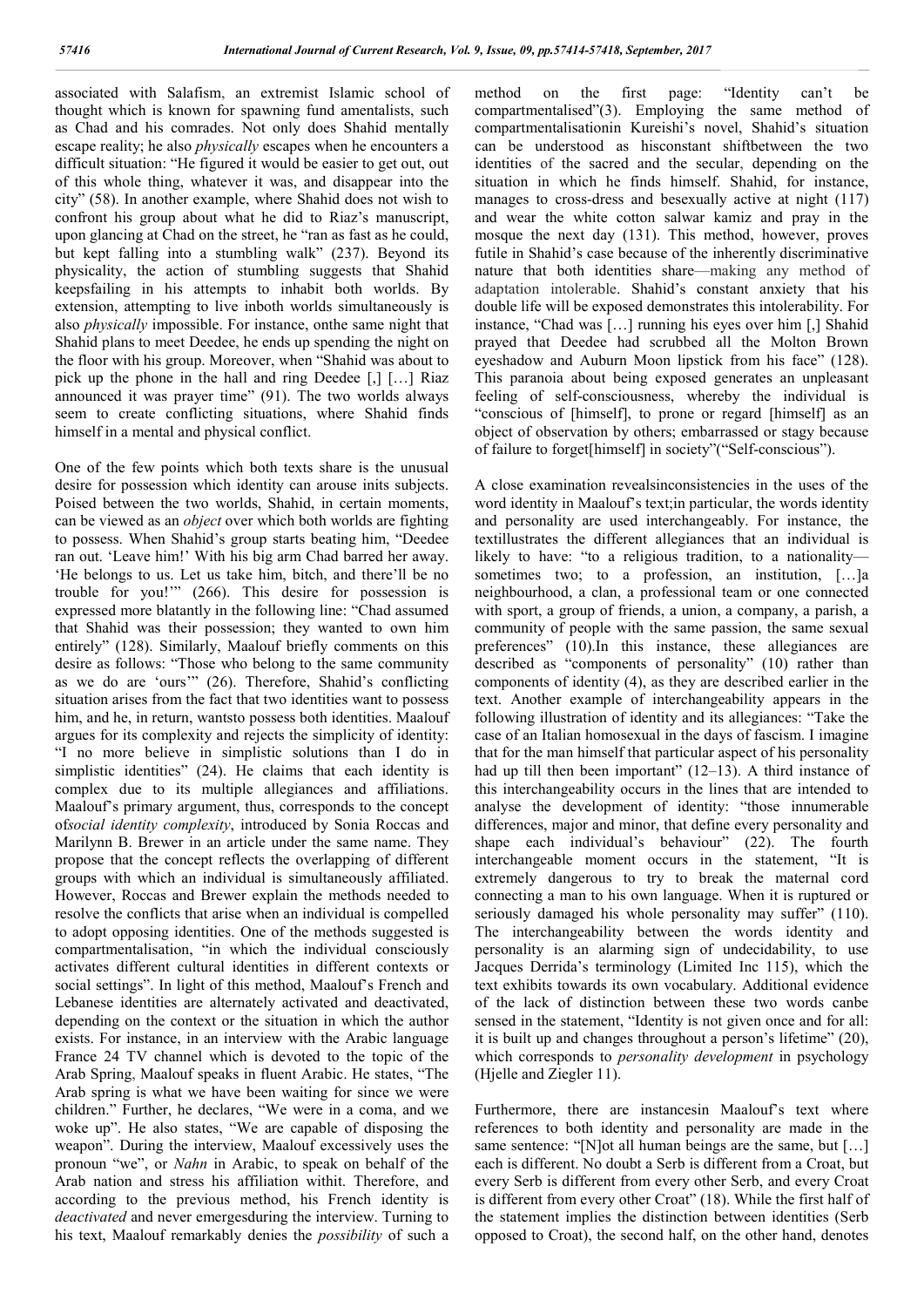differences in personality (Serb opposedto Serb). Another reference to both words in the same statement occurs in the following lines: "How can their personalities fail to be damaged? How can they not feel their identities are threatened?" (62). Such interchangeability could be a source of unconscious anxiety in the text. Sensing its own anxiety,the text appears to state, "People are not interchangeable" (18), when in fact two psychoanalytical processes could have formulated such a statement: the first is displacement, a process where one image—or word—can symbolise another (Rycroft 39). In this case, the word "people" displaces the word "words". The second process is negation, "by which a perception or thought is admitted to consciousness in a negative form" (Rycroft 108). Therefore, the assertion that "people are not interchangeable" (18) becomes a quasiconfession that the "words are interchangeable" in the text. The missing distinction in Maalouf's text is the one between the personal on the one hand and the cultural—national, ethnic and religious—on the other. In other words, the necessary distinction between the particular and the universal (Sarup 19) is not made in the text: the particular being the individual experience and choices of living in which the individual is the centre, nurturing the sense of individuality of the subject, andthe universal being "the social aspect of man's existence" (Sarup 19) which establishes a sense of collectiveness, empowering the "We" and marginalising the "I".

This indistinctiveness leads to the instability of meaning not only concerning the words identity and personality, but also expandsto include other key words in the text, such as "affiliations" and "allegiances", which can equally refer to a sport team and a religious tradition (10). Due to its inner paradoxes, Maalouf's text reaches an *aporia*, a state of complete puzzlement and doubt, a "dead-end" (Makaryk), and "not knowing where to go" (Derrida, *Aporias* 12). Kureishi's novel, however, appears to respect the boundaries of meaning between the words identity and personality. To demonstrate, while Shahid suffers from an identity conflict and not knowing where he belongs, his personality nevertheless remains steady throughout the novel. He retains his interests and personal tastes in literature and music, for example, although his identity is highly unpredictable. While, for instance, he tries hard to win his comrades' admiration, it does not stop him from firmly addressing Chad as follows: "I am not living without music" (79). Moreover, his unstable identitydoes not affect his memories of his father and family in Pakistan. Another example of such a distinction can be found in Hat. Although, as a member of the fundamentalist group, he participates in the break-in at Deedee's house and witnesses the beating of Shahid by his comrades, he comes later to apologise to Shahid (271) in an individual act that cannot be engendered by his identity.Hence, there is a clear separation between personality and identity in the novel, which Maalouf's text doesnot seem to enjoy.

Although Maalouf acknowledges the ambiguity of the concept of identity, he does not restrict the word to alleviate its ambiguity: "A life spent writing has taught me to be wary of words. Those that seem the clearest are often the most treacherous. 'Identity' is one of those false friends. We all think we know what the word means and go on trusting it, even when it's slyly starting to say the opposite"(9). In the statement, the text projects its own incapability of understanding identity onto other texts. By doing so, the text undergoes a process of projection, whereby repressed inner tendencies and impulses are attributed to others (Alexander 114). Maalouf proposesa definition of identity that stretches the concept to its maximum capacity: "My identity is what prevents me from being identical to anybody else"(10). Such an unrestricted definition of identity is, thus, the primary source of the unstable meaning in the text. Unexpectedly, however, the following comment immediately follows this definition: "Defined in this way the word identity reflects a fairly precise idea" (10). Claiming to be "fairly precise" in the exact moment of complete imprecision could be interpreted as a state of negation "in which an unpleasant perception is announced by assertion of its negative" (Rycroft 33). Kureishi's novel, on the other hand—although itperforms the word identity instead of defining it—restricts the use of the word, primarily referring to two types of identities: the fundamentalist and the liberal. Nevertheless, a definition of identityin Kureishi's text canbe elicited from the following statement: "These days everyone was insisting on their identity, coming out as a man, woman, gay, black,  $Jew$  brandishing whichever features they could claim, as if without a tag they wouldn't be human. Shahid too wanted to belong to his people" (92). Identity is basically defined in the statement as the need to belong, to be part of a larger whole, which fundamentally contradicts Maalouf's definition of identity as a means to distinguish oneself from everybody else (10). A systematic pattern to hold responsible for the inconsistencies that atomise the logic of Maalouf's textstarts to unfold: *The lack of a clear definition to restrict the use of the key concept in the text*—*identity*—*leads to a maze of uncertainty of meaning that runs throughout the entire text and causes all its contradictory symptoms*. A special case of this uncertainty persistently re-appears in the shape of the interchangeability between the words identity and personality. Consequently, other key words become infected with the same uncertainty, such as "affiliations" and "allegiances"—rendering *every use* of them in the text another asserted ambiguity and a possible contradiction (see Table 1). Based on the figures presented, there are at least 251 potential paradoxes in the text.

**Table 1. Times of Repetition of Key Words in** *On Identity*

| Key Word           | Times of Repetition |
|--------------------|---------------------|
| Identity $(ies)^*$ | 154                 |
| Allegiance/s       | 51                  |
| Affiliation/s      | 46                  |
| Total              | 251                 |

The instability of its key words indicates that the text's infrastructure, and thus the construction of meaning, is always susceptible to collapse. Furthermore, it is notable that even texts that quote or refer to Maalouf's text *On Identity* can be contaminated by the same uncertainty. For instance, in his book *The Psychology of Social and Cultural Diversity*, Richard J. Crisp refers to Maalouf's text *In the Name of Identity* (the same text published under a different title) as follows: "[A]s Amin Maalouf points out in his book *In The Name Of Identity*(1996/2003), it is not group identity per se that has such negative consequences for intergroup behaviour, but rather the focus on a *singular* identity that reduces the complexity of individual attachments and affiliations to a single, central, us-them distinction" (11). Hence, the use of the word identity transfers the uncertainty in Maalouf's text to Crisp's statement—and consequently his argument presenting the possibility of a conflation between the words identity and personality.